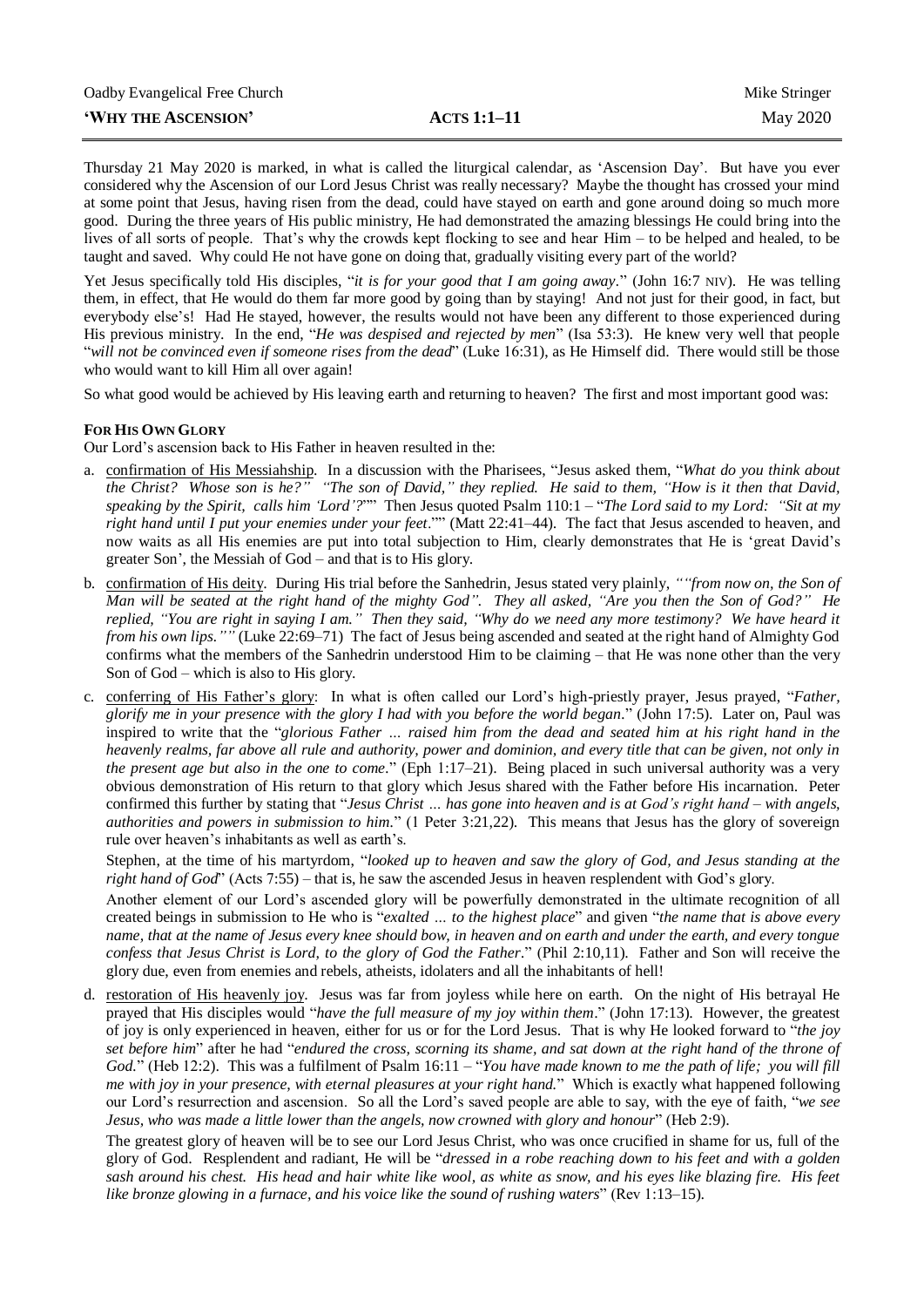The second glory of heaven will be that, on seeing Him, "*we shall be like him*" (1 John 3:2). It is true that we shall not be like Him in absolutely every respect, for He will still be more glorious than us; even so, "*the righteous will shine like the sun in kingdom of their Father.*" (Mt 13:43). Surely that will be unimaginably so amazing and exciting!

In the meantime, however, there are very great blessing that flow to us from Jesus as the ascended Lord:

## **FOR HIS CHURCH'S GROWTH**

This is true both numerically and in terms of maturity. One of the most important reasons for the Ascension was so that Jesus should present His blood as an atonement for the salvation of sinners and so build His church throughout the world. The Old Testament high priest was "*selected from among men and appointed to represent them in matters related to God*" (Heb 5:1). The pinnacle of his work was to offer the sacrifice on the Day of Atonement and then, just once each year, go into the Holy of Holies to present the blood.

This is exactly what Jesus came into the world to do: "*he went through the greater and more perfect tabernacle that is not man-made, not part of this creation. He did not enter by means of the blood of goats and calves; but he entered the Most Holy Place once for all by his own blood, having obtained eternal redemption.*" (Heb 9:11,12). Then, "*when this priest had offered for all time one sacrifice for sins, he sat down at the right hand of God.*" (Heb 10:12).

The whole basis of the salvation of the world depends exclusively and entirely on Jesus' sacrificial death and then His being raised and ascended into heaven to present His blood as the only means of atonement for sin. Without the Ascension, our salvation would be impossible! But "*the blood of Christ, who through the eternal Spirit, offered himself unblemished to God, [can] cleanse our consciences from acts that lead to death*" (Heb 9:14).

It was all done so that the church could become the church! Without the Ascension there would be no people of God. No wonder Jesus told His disciples, "*it is for your good that I am going away.*" The disciples would have been an abandoned and disillusioned bunch of men if Jesus had not risen from the dead and then ascended. There would be no church for them to belong to!

The first blessing sent from the ascended Lord was for His church's guidance, gifting and empowering and is the person of the Holy Spirit. "*Unless I go away, the Counsellor will not come to you; but if I go, I will send him to you.*" (John 16:7) And so He did. Just as Peter confirmed, in preaching about Jesus on the Day of Pentecost, "*Exalted to the right hand of God, he has received from the Father the promised Holy Spirit and has poured out what you now see and hear.*" (Acts 2:33) If it were not for the gift of the Holy Spirit, sent from the ascended Lord, Christianity would – like so many sadly-discarded church buildings in our country today – be a purposeless empty shell in the form of a rabble of ignorant and utterly ineffective ritualists, just like followers of all other religions! Praise God that this is not the case!

Having been sent from heaven, the initial work of the Holy Spirit, as the Spirit of truth, was to guide the disciples "*into all truth*" (John 16:13) by inspiring the writers of the New Testament. Then enlightening the minds of their listeners and readers as "*the Spirit of wisdom and revelation*" (Eph 1:17). Without His help, the Bible would be an utterly misunderstood book to unenlightened minds! No-one would ever be converted, for it is only as a result of the gift of the Counsellor from the ascended Lord that "*he will convict the world of guilt in regard to sin and righteousness and judgement*" (John 16:8). Jesus' ascension and gift of the Holy Spirit was essential for Him to build His church on earth.

The other great blessing that flows from the throne of the ascended Lord, is the maturing of His church. The presentation of His blood in the heavenly Holy of Holies, in order to cleanse His people's consciences "*from acts that lead to death [was] so that we may serve the living God!*" (Heb 9:14) Christians "*have been chosen according to the foreknowledge of God the Father, through the sanctifying work of the Spirit, for obedience to Jesus Christ*" (1 Peter 1:2). Any ability to serve and obey the Lord would be impossible without the empowering of the Holy Spirt.

Without the gift of the Holy Spirit from the ascended Lord we could never "*grow in the grace and knowledge of our Lord and Saviour Jesus Christ.*" (2 Peter 3:18). Our ability to do any effective work for God would be impossible without Him.

Therefore, we constantly depend on our ascended Lord for all the support and grace we need in seeking to serve and obey Him. "*Christ Jesus, who died – more than that, who was raised to life – is at the right hand of God and is also interceding for us.*" (Rom 8:34). All the help we need comes from Him. How grateful we should be that "*he always lives to intercede"* for us (Heb 7:25).

The church's continued existence and growth in the world depends on her Saviour having ascended. Being enthroned in glory as sovereign Lord, God His Father "*placed all things under his feet and appointed him to be head over everything for the church*" (Eph 1:22). Jesus is ascended as ruler over all for the purpose of building His church.

When the Lord has built His church, her heavenly home results from the Lord's ascension: "*I am going to prepare a place for you.*" it would be a very strange situation if God's people found themselves homeless in heaven! So the ultimate result of the Ascension will be found in our Lord's glorious return after preparing His people's home. His promise was that, "*if I go and prepare a place for you, I will come back and take you to be with me that you also may be where I am.*" (John 14:2,3)

All true Christians should be so thrilled and grateful to belong to the the church of the ascended Saviour. Make sure you do indeed belong to Him.